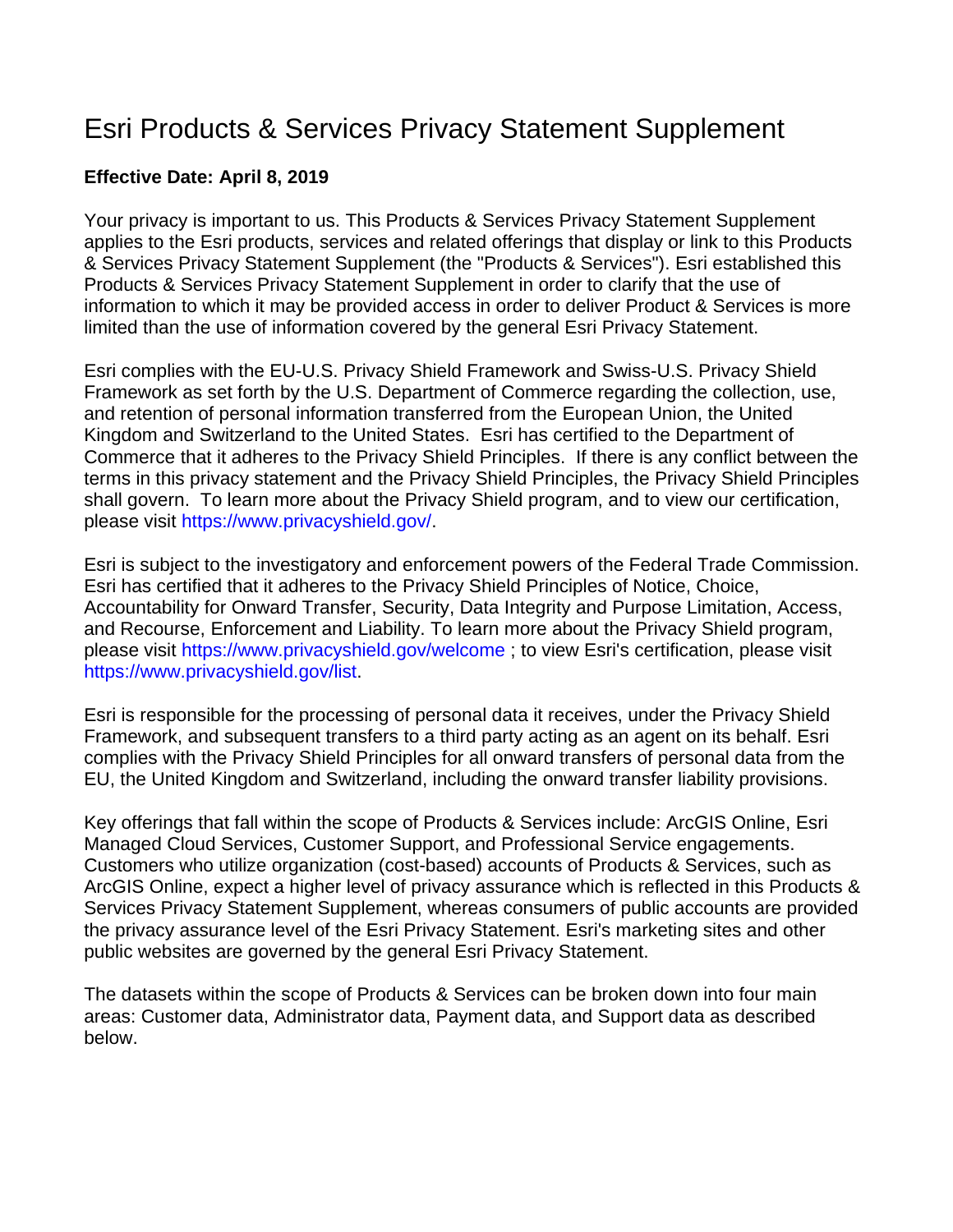## **Customer Data**

Customer Data consists of all data including text, sound, video, or image files, and software, that are provided to Esri by, or on behalf of, you or your end users through the use of Esri Products & Services. Esri treats Customer Data as confidential in accordance with the terms of your orders for Products & Services.

Customer Data will be used only to provide customer the Products & Services including purposes compatible with providing those services. For example, we may use Customer Data to provide a personalized experience, improve service reliability, combat spam or other malware, or improve features and functionality of the Products & Services. Esri will not use Customer Data or derive information from it for any advertising or similar commercial purposes. Customer Data is not Administrator Data, Payment Data, or Support Data.

You have the choice to access your information and Customer Data and to correct, control or delete your information and Customer Data in our Products & Services by logging in to your account and making the appropriate changes. For more information about the features and functionality that enable you to control Customer Data, please review documentation specific to the Products & Services available through [Trust.ArcGIS.com.](http://trust.arcgis.com/)

## **Administrator Data**

This is information the customer provides about itself typically as part of marketing, sales, or contractual interactions with Esri, including for example its name, address, billing information, and some employee contact information. Esri may also collect other information about the customer and some employees, for example through its web sites, as part of that interaction. All of that information is Administrator Data, and is treated according to Esri's general Privacy Statement.

In contrast, having contracted with Esri for ArcGIS Online or other Products & Services, when the customer provides Esri access to its production, development or test environment, which may include personal information about its employees, customers, partners or suppliers (collectively "end users"), this is considered Customer Data and treated under the supplementary obligations of this Products & Services Privacy Statement Supplement.

#### **Payment Data**

Esri stores no payment instrument number information (e.g. credit card) within their systems for Products & Services. Esri utilizes a third party provider which has been audited by a Payment Card Industry Standard certified auditor to ensure your information remains secure. Payment information is transmitted directly to the provider via HTTPS for secure transmission so that payment data is never transmitted or stored by Esri Products & Services.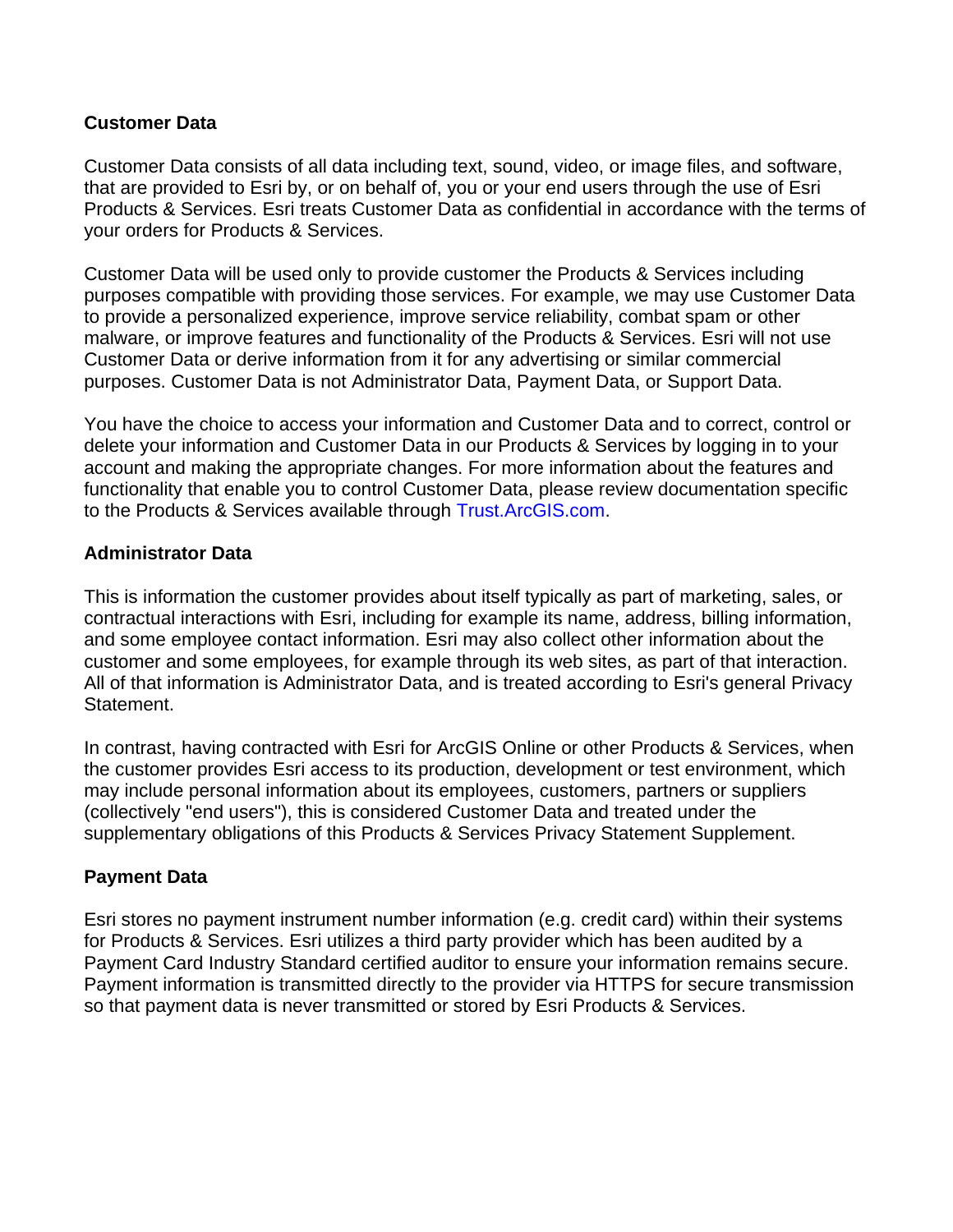# **Support Data**

Support Data is the information we collect when you contact or engage Esri for technical support. It includes information you submit in a support request or provide when you run an automated troubleshooter. It may also include information about hardware, software, and other details gathered related to the support incident, such as contact or authentication information, chat session personalization, information about the condition of the machine and the application when the fault occurred and during diagnostics, system and registry data about software installations and hardware configurations, and error-tracking files. In addition to using Support Data to resolve your support incident, we use Support Data to operate, improve and personalize the products and services we offer.

Support may be provided through phone, email, or online chat. With your permission, we may use Remote Access ("RA") to temporarily navigate your machine or, for certain Products & Services, you may add a support professional as an authorized user for a limited duration to view diagnostic data in order to resolve a support incident. Phone conversations, online chat sessions, or RA sessions with support professionals may be recorded and/or monitored. Support Data is subject to this Products & Services Privacy Statement Supplement.

## **Cookie Technologies**

Esri may use cookies (small text files placed on a device's hard disk by a web service) or similar technologies to provide Products & Services. For example, cookies and similar technologies such as web beacons may be used to store a user's preferences and settings, to gather web analytics, to authenticate users, and to detect fraud. In addition to the cookies Esri may set when you visit Esri Products & Services sites, third parties that we have hired to provide certain services on our behalf, such as site analytics, may also set cookies when you visit Esri sites. To learn more about how to control cookies and similar technologies, please see your Internet browser's documentation. Choices you make regarding the use of cookies may impact your use of the Products & Services. Please be aware that many of our products and services require cookies when non-anonymous access is required.

#### **On-Premises / Local Software**

Some Products & Services may require, or may be enhanced by, the installation of local software (e.g., agents, device management applications) on a device.

By default, local software may transmit the following which they can opt-out of (i) data, which may include Customer Data, from a device or appliance to or from the Products & Services; or (ii) logs or error reports to Esri for troubleshooting purposes; (iii) data collected about the use and performance of the local software or the Products & Services that may be transmitted to Esri and analyzed to improve the quality, security, and integrity of the products and services we offer. For additional information on what is collected and sent, please review the Esri User [Experience Improvement Program](http://support.esri.com/technical-article/000011271) FAQ's.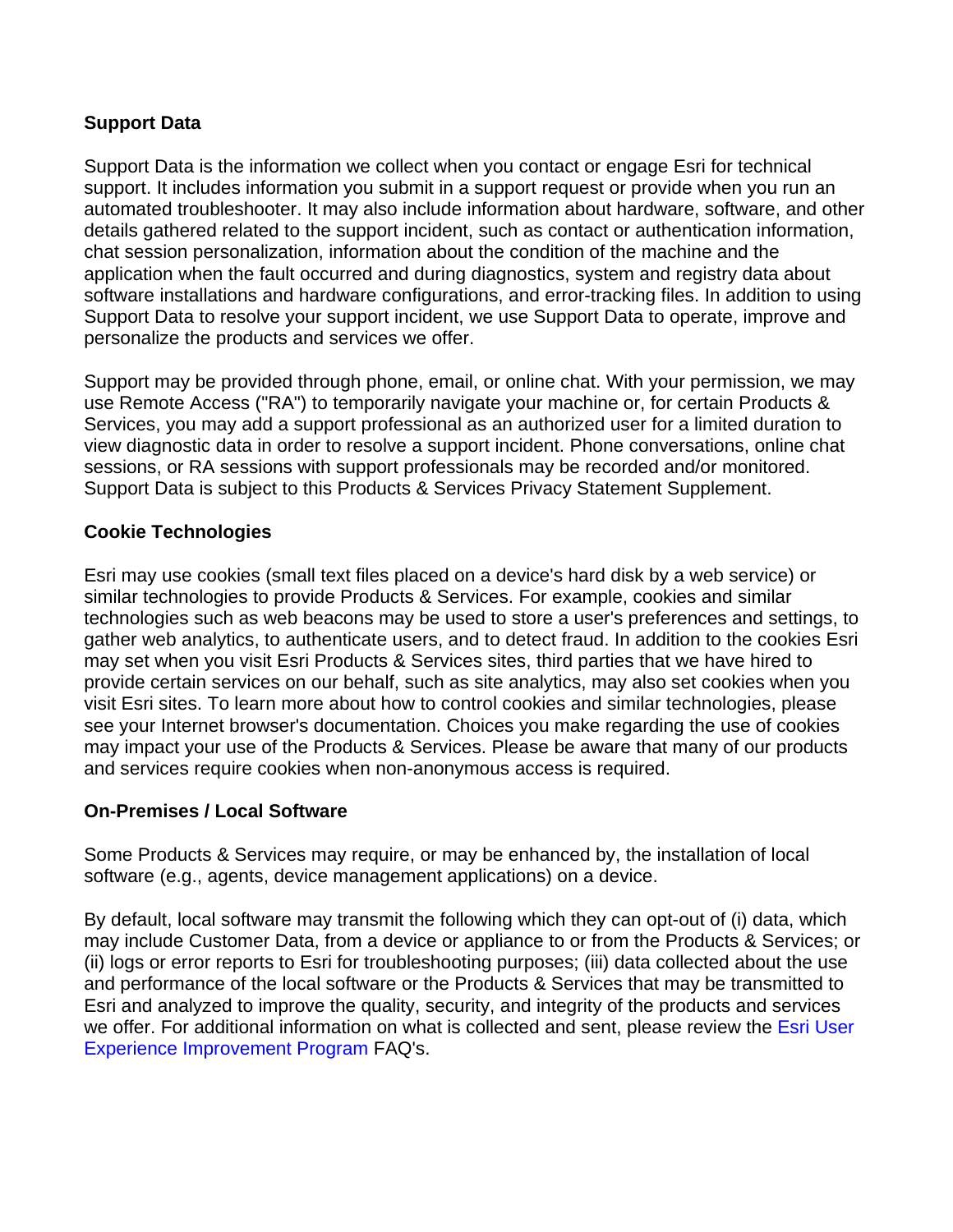### **Online Services and Data Location**

Online Services are the subset of Esri Products & Services hosted by Esri, typically within a cloud infrastructure provider. Many Esri Online Services such as ArcGIS Online are intended for use by organizations. If you use an email address provided by an organization you are affiliated with, such as an employer or school, to access the Online Services, the owner of the domain associated with your email address may: (i) control and administer your Online Services account and (ii) access and process your data, including the contents of your communications and files. Your use of the Online Services may be subject to your organization's policies, if any. If your organization is administering your use of the Esri Online Services, please direct your privacy inquiries to your administrator. Esri is not responsible for the privacy or security practices of our customers, which may differ from those set forth in this Products & Services Privacy Statement Supplement.

Customer Data that Esri Online Services process on your behalf may be transferred to, and stored and processed in, the United States or any other country in which Esri or its affiliates or subcontractors maintain facilities. You appoint Esri to perform any such transfer of Customer Data to any such country and to store and process Customer Data in order to provide the Online Services.

ArcGIS Online and Esri Managed Cloud Service's Advanced Plus offerings both currently only store Customer Data in the contiguous United States. Please visit [Trust.ArcGIS.com](http://trust.arcgis.com/) or consult your agreement(s) for details.

# **Use of Subcontractors and Third parties**

Esri may hire subcontractors to provide services on its behalf. Any such subcontractors will be permitted to obtain data from the Products & Services only to deliver the services Esri has retained them to provide and have agreed not to use data for any other purpose.

Esri's Products & Services may enable you to purchase, subscribe to, or use services, software, and content from companies other than Esri ("Third Party Offerings"). If you choose to purchase, subscribe to, or use a Third Party Offering, we may provide the third party with your Administrator Data. Subject to your contact preferences, the third party may use your Administrator Data to send you promotional communications. Use of that information and your use of a Third Party Offering will be governed by the third party's privacy statement and policies.

# **Disclosure of Data**

Esri will not disclose Customer Data to law enforcement unless required by law. Should law enforcement contact Esri with a demand for Customer Data, Esri will attempt to redirect the law enforcement agency to request that data directly from you. If compelled to disclose Customer Data to law enforcement, then Esri will promptly notify you and provide you a copy of the demand unless legally prohibited from doing so.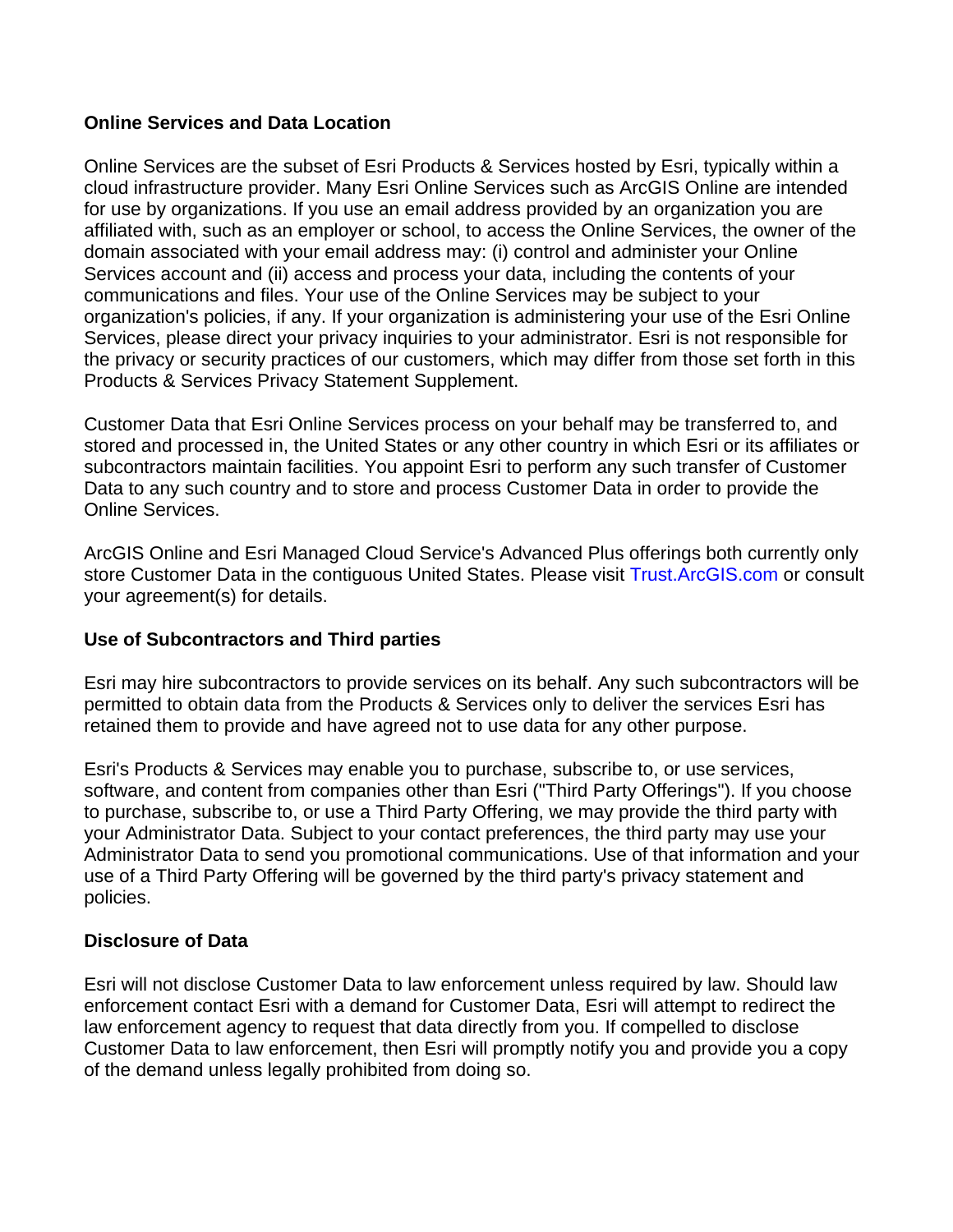Upon receipt of any other third party request for Customer Data (such as requests from customer's end users), Esri will promptly notify you unless prohibited by law. If Esri is not required by law to disclose the Customer Data, Esri will reject the request. If the request is valid and Esri could be compelled to disclose the requested information, Esri will attempt to redirect the third party to request the Customer Data from you.

Except as customer directs, Esri will not provide any third party: (1) direct, indirect, blanket or unfettered access to Customer Data; (2) the encryption keys used to secure Customer Data or the ability to break such encryption; or (3) any kind of access to Customer Data if Esri is aware that such data is used for purposes other than those stated in the request.

In support of the above, Esri may provide your basic contact information to the third party.

Esri will not disclose Customer Data, Administrator Data, Payment Data or Support Data outside of Esri or its controlled subsidiaries and affiliates except (1) as you direct, (2) with permission from an end user, (3) as described in this Products & Services Privacy Statement Supplement or in your agreement(s) with Esri, or (4) in response to lawful requests by public authorities, including to meet national security or law enforcement requirements. We may share Administrator Data with third parties for purposes of fraud prevention.

## **Security**

Esri is committed to helping protect the security of your information. We have implemented and will maintain appropriate technical and organizational measures intended to protect your information against accidental loss, destruction, or alteration; unauthorized disclosure or access; or unlawful destruction.

For more information about the security of Esri Products & Services, please visit [Trust.ArcGIS.com](http://trust.arcgis.com/) or contact Esri's Software Security & Privacy Team at [SoftwareSecurity@Esri.com.](mailto:SoftwareSecurity@Esri.com)

# **Contacting Us**

For more information about Esri's Product and Services information practices, please visit [Trust.ArcGIS.com.](http://trust.arcgis.com/)

Questions regarding this Product & Services Privacy Statement Supplement or information practices should be directed to [Privacy@Esri.com.](mailto:Privacy@Esri.com)

For information regarding Esri's general privacy practices please review the Esri Privacy Statement at [http://www.esri.com/legal/privacy.](http://www.esri.com/legal/privacy)

In compliance with the Privacy Shield Principles, Esri commits to resolve complaints about our collection or use of your personal information. EU, United Kingdom and Swiss individuals with inquiries or complaints regarding our Privacy Shield policy should first contact Esri at [Privacy@Esri.com.](mailto:Privacy@Esri.com)